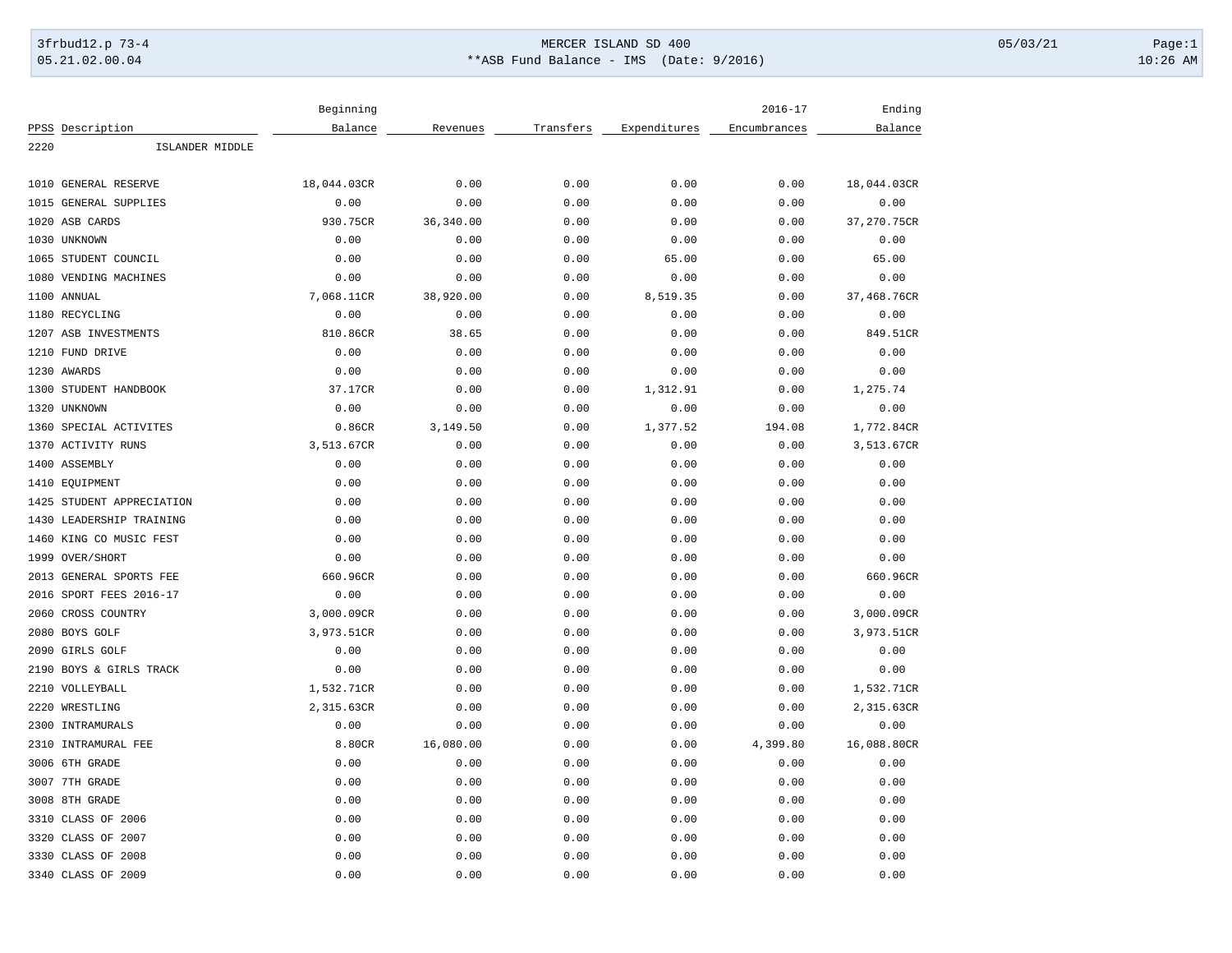## 3frbud12.p 73-4 Page:2 05.21.02.00.04 \*\*ASB Fund Balance - IMS (Date: 9/2016) 10:26 AM

|      |                                    | Beginning                       |                               |                         |                                               | $2016 - 17$  | Ending                           |
|------|------------------------------------|---------------------------------|-------------------------------|-------------------------|-----------------------------------------------|--------------|----------------------------------|
|      | PPSS Description                   | Balance                         | Revenues                      | Transfers               | Expenditures                                  | Encumbrances | Balance                          |
| 2220 | ISLANDER MIDDLE                    |                                 |                               |                         |                                               |              |                                  |
| 4020 | CHESS CLUB                         | 0.00                            | 0.00                          | 0.00                    | 0.00                                          | 0.00         | 0.00                             |
| 4040 | UNKNOWN                            | 0.00                            | 0.00                          | 0.00                    | 0.00                                          | 0.00         | 0.00                             |
|      | 4050 BAND OPERATIONS               | 0.42CR                          | 2,191.25                      | 0.00                    | 544.26                                        | 0.00         | 1,647.41CR                       |
|      | 4052 MORNING JAZZ                  | 11,312.49CR                     | 7,750.00                      | 0.00                    | 0.00                                          | 0.00         | 19,062.49CR                      |
|      | 4080 CHOIR                         | 0.00                            | 0.00                          | 0.00                    | 0.00                                          | 0.00         | 0.00                             |
|      | 4105 DANCE CLUB                    | 0.00                            | 0.00                          | 0.00                    | 0.00                                          | 0.00         | 0.00                             |
|      | 4120 DRAMA                         | 0.19CR                          | 0.00                          | 0.00                    | 0.00                                          | 0.00         | 0.19CR                           |
|      | 4195 GLOBAL CITIZENSHIP            | 0.00                            | 0.00                          | 0.00                    | 0.00                                          | 0.00         | 0.00                             |
|      | 4250 MATH CLUB                     | 0.00                            | 0.00                          | 0.00                    | 0.00                                          | 0.00         | 0.00                             |
| 4260 | ORCHESTRA                          | 0.00                            | 0.00                          | 0.00                    | 0.00                                          | 0.00         | 0.00                             |
| 4420 | 5TH GRADE ACTIVITY                 | 0.00                            | 0.00                          | 0.00                    | 0.00                                          | 0.00         | 0.00                             |
|      | 4430 NATURAL HELPERS               | 2,329.36CR                      | 0.00                          | 0.00                    | 0.00                                          | 0.00         | 2,329.36CR                       |
|      | 4540 SCIENCE CLUB                  | 0.00                            | 0.00                          | 0.00                    | 0.00                                          | 0.00         | 0.00                             |
|      | 4545 ROBOTICS CLUB                 | 2,658.36CR                      | 0.00                          | 0.00                    | 0.00                                          | 0.00         | 2,658.36CR                       |
|      | 4710 DESTINATION IMAGINATION       | 0.00                            | 0.00                          | 0.00                    | 0.00                                          | 0.00         | 0.00                             |
|      | 6000 PRIVATE MONEYS                | 0.00                            | 0.00                          | 0.00                    | 0.00                                          | 0.00         | 0.00                             |
| 6330 | UNKNOWN                            | 0.00                            | 0.00                          | 0.00                    | 0.00                                          | 0.00         | 0.00                             |
|      | 6360 UNKNOWN                       | 0.00                            | 0.00                          | 0.00                    | 0.00                                          | 0.00         | 0.00                             |
|      | 6410 RED CROSS                     | 0.00                            | 0.00                          | 0.00                    | 0.00                                          | 0.00         | 0.00                             |
|      | 6430 UNKNOWN                       | 0.00                            | 0.00                          | 0.00                    | 0.00                                          | 0.00         | 0.00                             |
|      | 6510 UNKNOWN                       | 0.00                            | 0.00                          | 0.00                    | 0.00                                          | 0.00         | 0.00                             |
| 6520 | SHIFT TO SAFETY                    | 0.00                            | 0.00                          | 0.00                    | 0.00                                          | 0.00         | 0.00                             |
|      | 6700 UNKNOWN                       | 0.00                            | 0.00                          | 0.00                    | 0.00                                          | 0.00         | 0.00                             |
| 6705 | <b>GLOBAL GIVING</b>               | 0.00                            | 0.00                          | 0.00                    | 0.00                                          | 0.00         | 0.00                             |
| 6710 | WA CULTURAL EXCHANGE               | 0.00                            | 0.00                          | 0.00                    | 0.00                                          | 0.00         | 0.00                             |
| 6720 | UNKNOWN                            | 0.00                            | 0.00                          | 0.00                    | 0.00                                          | 0.00         | 0.00                             |
|      | 6780 WORLD OUTSIDE MY SHOES        | 0.00                            | 0.00                          | 0.00                    | 0.00                                          | 0.00         | 0.00                             |
|      | 6785 MIYFS                         | 0.00                            | 0.00                          | 0.00                    | 0.00                                          | 0.00         | 0.00                             |
|      | 6820 MAKE A WISH FOUNDATION        | 0.00                            | 0.00                          | 0.00                    | 0.00                                          | 0.00         | 0.00                             |
|      | 6825 FREE THE CHILDREN             | 0.00                            | 0.00                          | 0.00                    | 0.00                                          | 0.00         | 0.00                             |
|      | *ISLANDER MIDDLE                   | 58,197.97CR                     | 104,469.40                    | 0.00                    | 11,819.04                                     | 4,593.88     | 150,848.33CR                     |
|      | *Restricted for Fund Purposes      | ----------------<br>58,197.97CR | ---------------<br>104,469.40 | ---------------<br>0.00 | --------------------------------<br>11,819.04 | 4,593.88     | ----------------<br>150,848.33CR |
|      | ---- *Associated Student Body Fund | 58,197.97CR                     | 104,469.40                    | 0.00                    | 11,819.04                                     | 4,593.88     | 150,848.33CR                     |